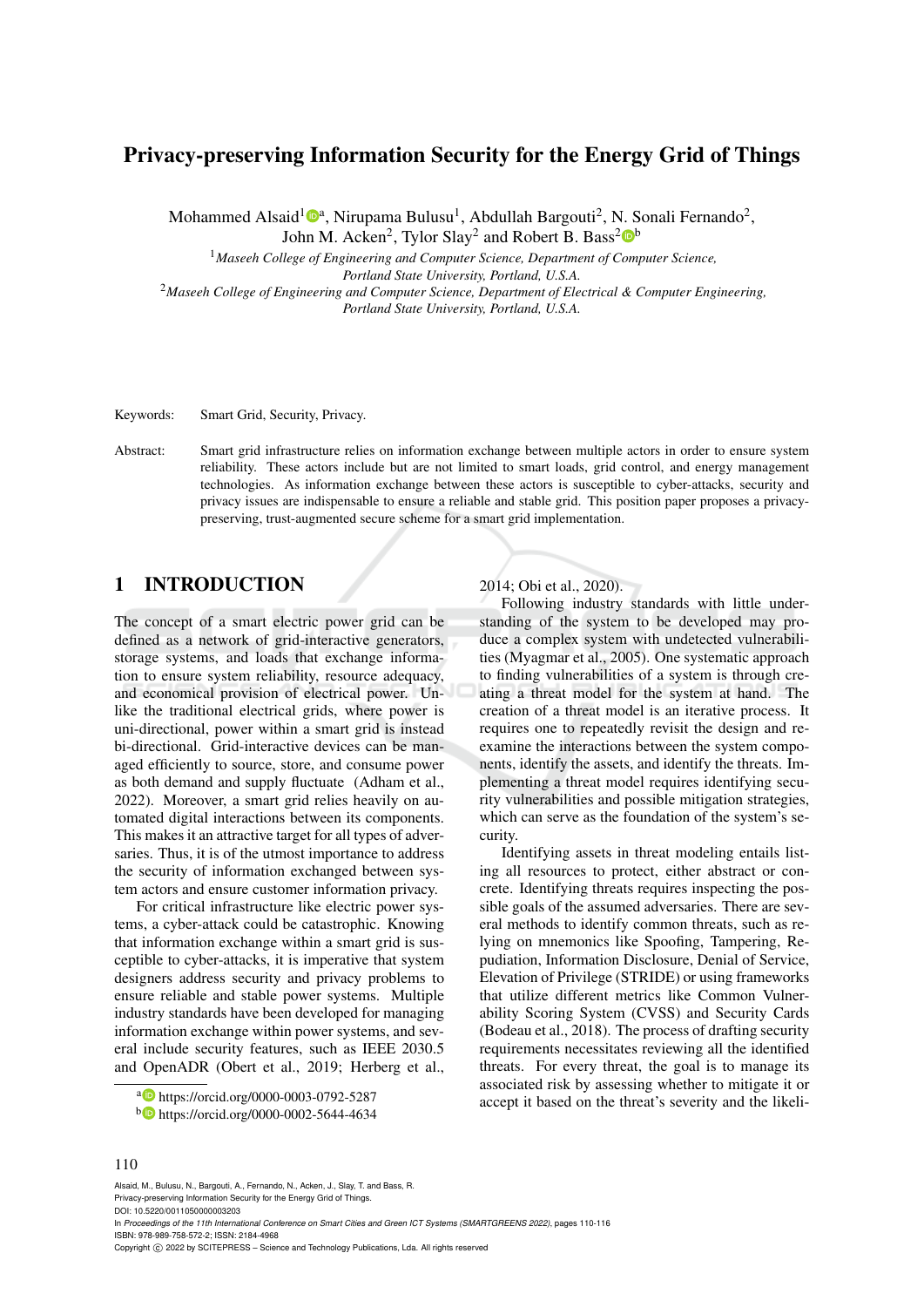hood of its occurrence.

To explore how this position paper addresses security threats and privacy-preserving features, we structured the manuscript as follows: A survey of related work is presented in section 2. A brief overview of Energy Grid of Things (EGoT) is presented in section 3. Adversary and thread models are considered in section 4. Privacy aspects of the EGoT are discussed in section 5. Security within the EGoT is discussed in section 6, and trust modeling for unpredictable attack scenarios is presented in section 7. This is followed by the conclusion in section 8.

## 2 RELATED WORK

There exists extensive prior work within the security community related to smart grid security over the last decade. Such work is the foundation of many new research trajectories, including ours. This section of the paper presents closely-related work to our implementation. Moreover, we briefly discuss how our work has been influenced by and differs from the examined earlier work.

Salinas, Sergio, and Li propose two different algorithms to detect energy theft in smart grids (Salinas and Li, 2016). The authors provide a State Estimation with Kalman filter (SEK) algorithm that uses Kalman filter for theft detection. However, SEK violates users' privacy by using their characteristic load profiles (current and voltage). The authors also propose a Privacy-Preserving Bias Estimation (PPBE) algorithm, which preserves users' privacy through loosely decoupling filters. Finally, the authors show that PPBE converges faster than SEK regarding truevalue bias estimation. Our work does not address energy theft detection. Moreover, load profiles in EGoT are kept local instead of being shared with external entities.

Defend and Kursawe present a privacy-preserving implementation of the smart grid concept (Defend and Kursawe, 2013). Their implementation makes use of an Low-overhead Privacy Aggregation approach. The implementation uses data aggregation and Homomorphic Encryption (HE) in smart meters to preserve the privacy of customers. It also provides an assessment of the scalability and integration of the approach with standards like Device Language Message Specification and Companion Specification for Energy Metering. Finally, the authors show that their system poses little overhead in CPU usage and the time needed to perform encryption operations.

Wei-jing et al. present a similar approach, which uses Paillier and El-Gamal signature algorithms to

protect user privacy (Wei-jing et al., 2019). The authors show that their proposed method also protects users' identities and power consumption. In the EGoT smart grid implementation, we make use of data aggregation as a means of preserving privacy. We address this more in the privacy section of this paper. However, we are not using HE to protect privacy. Instead, we use randomized energy requests to obfuscate the user's behavioral patterns. Nonetheless, HE shows promise as an additional layer of privacy protection that could complement our work in the future.

Deng, Zhuang, and Liang proposed a model for a practical False Data Injection (FDI) attack against state estimation in distribution systems (Deng et al., 2019). The authors show that power flow in distribution systems can expose information that helps attackers estimate the system state. Furthermore, an IEEE test feeder was used to simulate the FDI attack, and the results showed that such an attack is plausible to compromise the system. Contrary to the proposed smart grid implementation, the addition of grid equipment requires out-of-band registration, which is outside the scope of EGoT scheme. Further, participating actors in EGoT must be authenticated and authorized by Grid Service Provider servers before processing received information. Finally, detective measures are to be installed to validate sensors readings' trustworthiness as another line of defense against such an attack.

#### 3 ENERGY GRID OF THINGS

**DGY PUBLICATIONS** 

Our implementation of the smart grid is referred to as an EGoT. Three main layers make up the EGoT. The power layer concerns the distribution of energy to households. The network layer governs how Distributed Energy Resources (DER) within the EGoT exchange information. And, the trust layer defines the aggregate trust within the system. When a DER is dispatched, the states of all three layers are affected: through the network layer, the DER informs the aggregator of its availability and its energy and power requirements; the trust layer monitors the information exchange between actors and adjusts the trust scores of those involved accordingly; and, within the power layer, requested energy exchange occurs between the Grid Operator and the DER.

The EGoT is an implementation of the smart grid concept. It relies on the IEEE 2030.5 protocol, known as the Smart Energy Profile 2.0 (anon., 2018a) to communicate energy and power information, pricingrelated information, and scheduling to arrange resources for large-scale aggregated dispatch of DERs.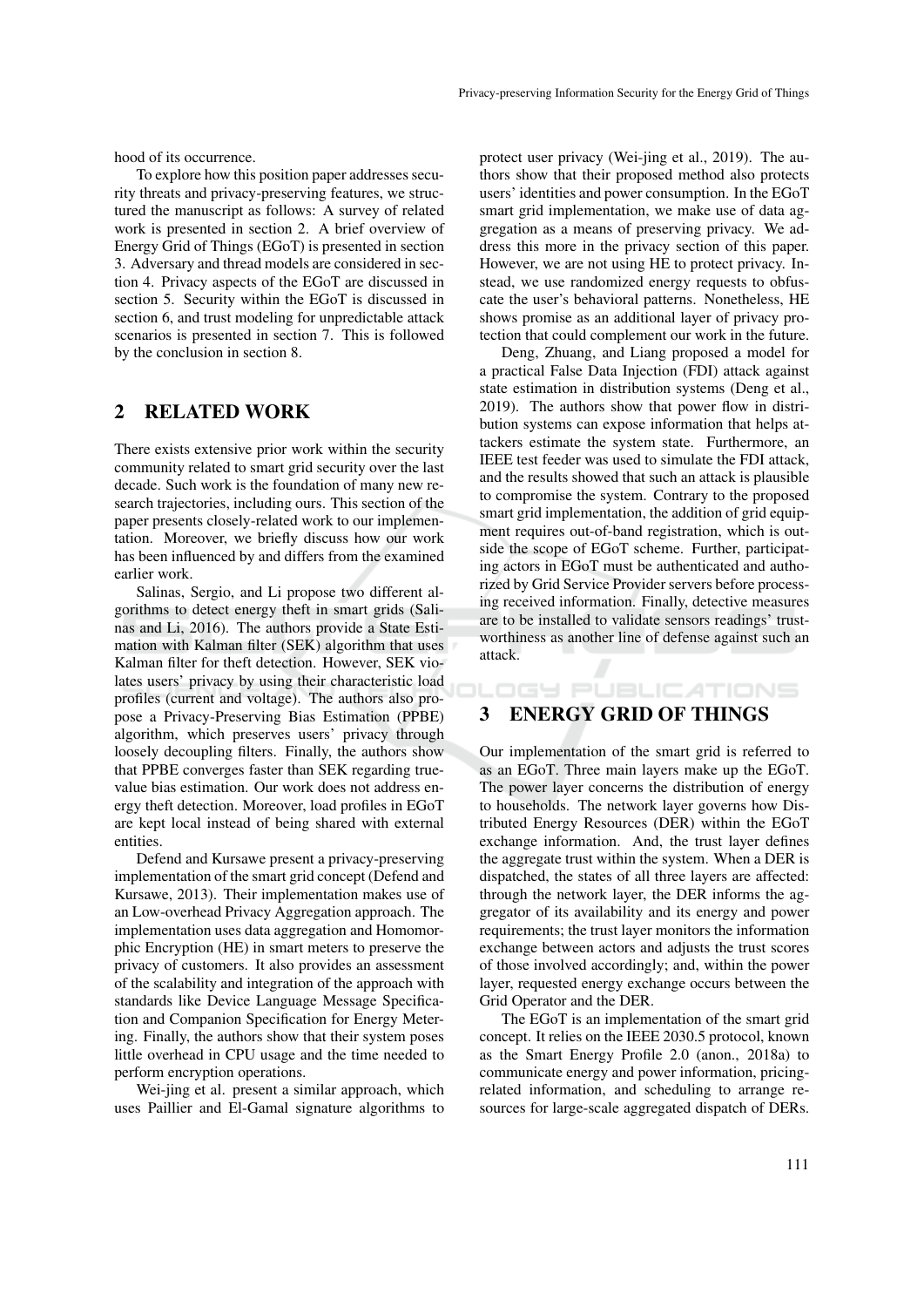DERs are grid-enabled, customer-owned generation, storage, and load assets. These resources are located behind customers' meters and are not traditionally directly managed by utilities. DERs can be dispatched to consume energy, like water heaters (Marnell et al., 2020), or they can be configured to inject energy back into the grid when it is needed, like inverter-based systems (Hossain and Ali, 2013; Hoke et al., 2018). Households that host DERs are referred to as Service-Provisioning Customers (SPCs).

An EGoT system allows a Grid Service Provider (GSP) to provide grid services<sup>1</sup> to a Grid Operator (GO) through the coordinated dispatch of large numbers of DERs. GOs use grid services to maintain bulk power system frequency and voltages to ensure reliable energy transfer, which can be negatively impacted by changes in load or variations in renewable energy generation (Carvalho et al., 2008; Zarina et al., 2012).

The EGoT system follows a server-client architecture, wherein the server is hosted by a GSP and the Distributed Control Modules (DCMs) are the clients. SPCs subscribe their DERs to GSP programs, which can be dispatched to provide grid services based on their availability, dispatch characteristics, and topological location. The GSP server provides a means for a GO to requisition grid services through large-scale aggregation and coordinated dispatch of DERs.

An Energy Services Interface (ESI) serves as a demarcation boundary between GSP and SPCs (Lee et al., 2013). It defines a set of rules regarding the information exchange between system actors on either side of the boundary (Slay and Bass, 2021). These rules define a bi-directional, service-oriented, logical interface that supports secure, trustworthy information exchange between the GSP and the SPCs' DERs (Widergren et al., 2019). The ESI is bidirectional in that devices on the SPC-side can send requests to GSP servers and receive responses.

Due to the variability of DER manufacturers and the heterogeneity of the protocols they obey, there must be mechanisms for ensuring interoperability. Interoperability in an EGoT system is accomplished through software and hardware support. DCMs within the EGoT are tasked with expanding DER functionalities such as the support of IEEE 2030.5 messaging, scheduling, and network communication. Therefore, DCMs are the realization of hardware and software support for interoperability.

The Distributed Trust Model (DTM) System is an augmentation to existing security for the EGoT system. The DTM System monitors information

exchange between various energy grid actors and provides measures of trustworthiness among the actors (Fernando et al., 2021). The DTM System consists of two parts: a Central Distributed Trust Aggregator (CDTA), located at the GSP, and numerous DTM clients, located along with the DCMs at each of the SPCs, as depicted in Figure 1.



Figure 1: Shown are the communication links between the EGoT System actors (blue), the DTM System actors (red). The DTM System monitors information exchange between the EGoT System actors.

The DTM system expresses trustworthiness using a Metric Vector of Trust (MVoT). Each DTM within the SPC maintains an MVoT for each of the actors that communicate with its DCM host. Consider DTMCa on the right side of Figure 1; this DTM is paired with a DCM, which communicates with DER-a and the GSP. So, the DTM maintains an MVoT for each of these actors: DCM-a, DER-a and the GSP. The MVoT includes 17 parameters. The DTM system evaluates the participating actors and quantifies parameters such as trust, distrust, and certainty using the MVoT.

The DTM at the SPC is responsible for evaluating and classifying messages to and from the DCM and to populate the MVoT parameters based on information exchange between the DCM, its DER, and the GSP. The DTM maintains an MVoT for each of these actors. The CDTA is responsible for aggregating all Distributed Trust Model Client (DTMC) MVoTs, comparing the various MVoT parameters with threshold values, and sending messages/alerts to the appropriate authorities. Section 7 covers the architecture of the DTM system in detail.

## 4 ADVERSARY AND THREAT MODEL

The assumed adversary categories in EGoT include tech-savvy users and nation-backed adversaries. The class of tech-savvy users describes a group of users who may have malicious intentions with limited resources to launch scathing attacks. Tech-savvy user

<sup>&</sup>lt;sup>1</sup>U.S. Federal Energy Regulatory Commission, "Guide to Market Oversight Glossary", March 15, 2016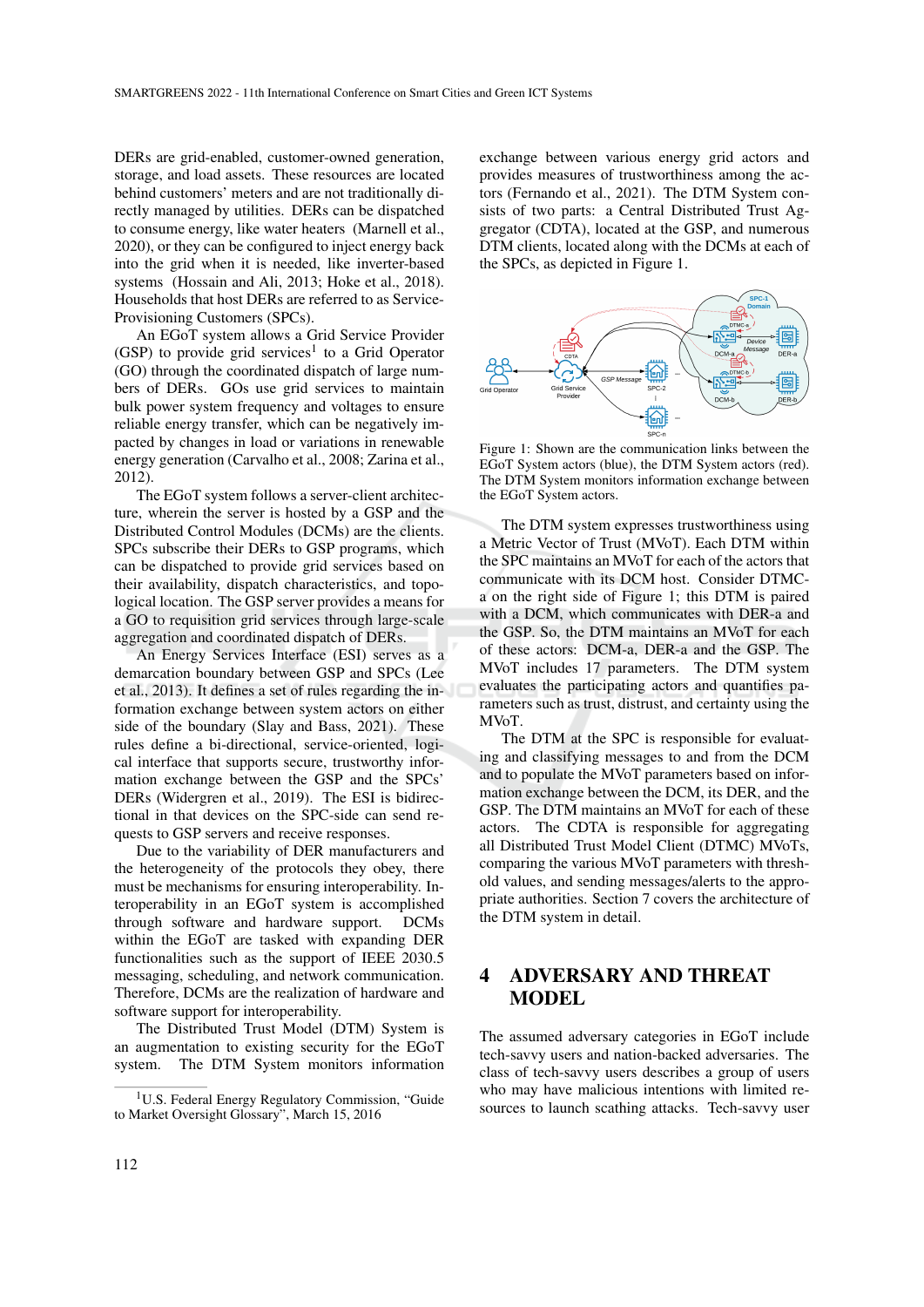skills might enable exposure of the system protocol to identify and exploit undiscovered vulnerabilities. The motivation for the tech-savvy users might be to conduct further reconnaissance of a specific target or game the system for financial incentives without revealing DERs identities to the GSPs. This can be done with falsified DER identities.

Nations-backed adversaries already have the requisite expertise and resources to initiate destructive attacks to the grid (Liang et al., 2017; Langner, 2011). Unlike tech-savvy users, nation-backed adversaries have more resources, expertise, and motives to inflict real damage on the grid. State-level adversaries' are motivated to cause financial losses, blackouts, or other political damage. The complexity of attacks they can instigate is much higher relative to the other two categories.

Threats for the smart grid might be malicious and could be caused by adversaries, unfriendly entities, or due to errors such as equipment failure and administrative errors (Li et al., 2019). The latter type of threat is out of the scope of this analysis. The following diagram depicts a network model of EGoT to highlight interactions between actors.



Figure 2: Demonstrates the communication between the different components of EGoT. The figure shows the interaction between the GO (left), GSP (middle), and a single SPC (right).

As conveyed in Figure 2, the red dotted lines indicate trust boundaries with various trust levels. Further, circled numbers indicate a data exchange point between actors. For brevity, the data flow within the actors' components is out of the scope of the analysis. Similarly, the diagram excludes data flow within the GOs site as well.

Since the EGoT relies on the voluntary participation of DERs to fulfill grid services, DERs are considered to be assets. Furthermore, GSPs are the primary actors responsible for managing grid services through the dispatch of DERs. Therefore, any malicious attempts to target the availability of DERs or GSPs pose a threat to the system's stability. For example, communication between the GSP and SPCs is routed through the internet shown in Figure 2. A Denial of Service (DoS) attack targeted at either party may prove disastrous given that adversaries are aware of the grid state and those grid emergencies require a timely response (Kalluri et al., 2016).

Data consistency throughout the components of the grid is also an abstract asset. Due to a FDI attack or other reasons, inconsistent data could cause incorrect grid services to be carried out, which may lead to an unstable electrical system (Deng et al., 2019). Furthermore, the messages between GOs and GSPs are routed through the internet, making them vulnerable to cybersecurity threats (Pliatsios et al., 2020). The corresponding point of data flow, number 2 in Figure 2, expresses a summary of grid conditions sent by the GSP to the GO, and the GO sends its needs to the GSP. Any false communication could lead to incorrect grid services being carried out. For instance, spoofing the GO and instructing GSPs to continue normal operations during grid emergencies would be catastrophic (Teixeira et al., 2014; Isozaki et al., 2016). Likewise, updating the GOs with erroneous grid states may lead the GO to take misguided decisions (Deng et al., 2017).

# 5 PRIVACY

The principle of least privilege declares that entities should receive the least amount of access required to perform their functions (Saltzer and Schroeder, 1975). Knowledge of grid parameters and states is undoubtedly fundamental to GSP operation. Nonetheless, knowledge of specific DER device information is not crucial to GSP decisions for achieving operational objectives. For instance, knowing the energy consumption of a DER is unquestionably essential to deliver energy to the DER; however, knowing the type of the device is a piece of supplemental, unnecessary information to GSPs operation. Essentially, the ESI goals are to keep DER-related information confined within the SPC 's personal domain and to minimize or obfuscate information that is needed for aggregate dispatch.

The privacy preservation goals call for ground rules that govern actors' interactions. As such, the purpose of the ESI is the enactment of rules that promote privacy within the EGoT (anon., 2018b). For instance, the ESI specifies that GSPs are to engage with SPCs on an opt-in basis; this allows SPCs to decommit from a resource service at any time without penalty. Therefore, SPCs initiates all communication with the GSP.

The stability of the grid is partially dependent on the GSP 's control over resources during grid emergencies (anon., 2014). The ESI rules provide accommodation for DER control by the GSP. However, to conform with the ESI rules, the SPC must be the one to instigate and grant permission for the action. Ad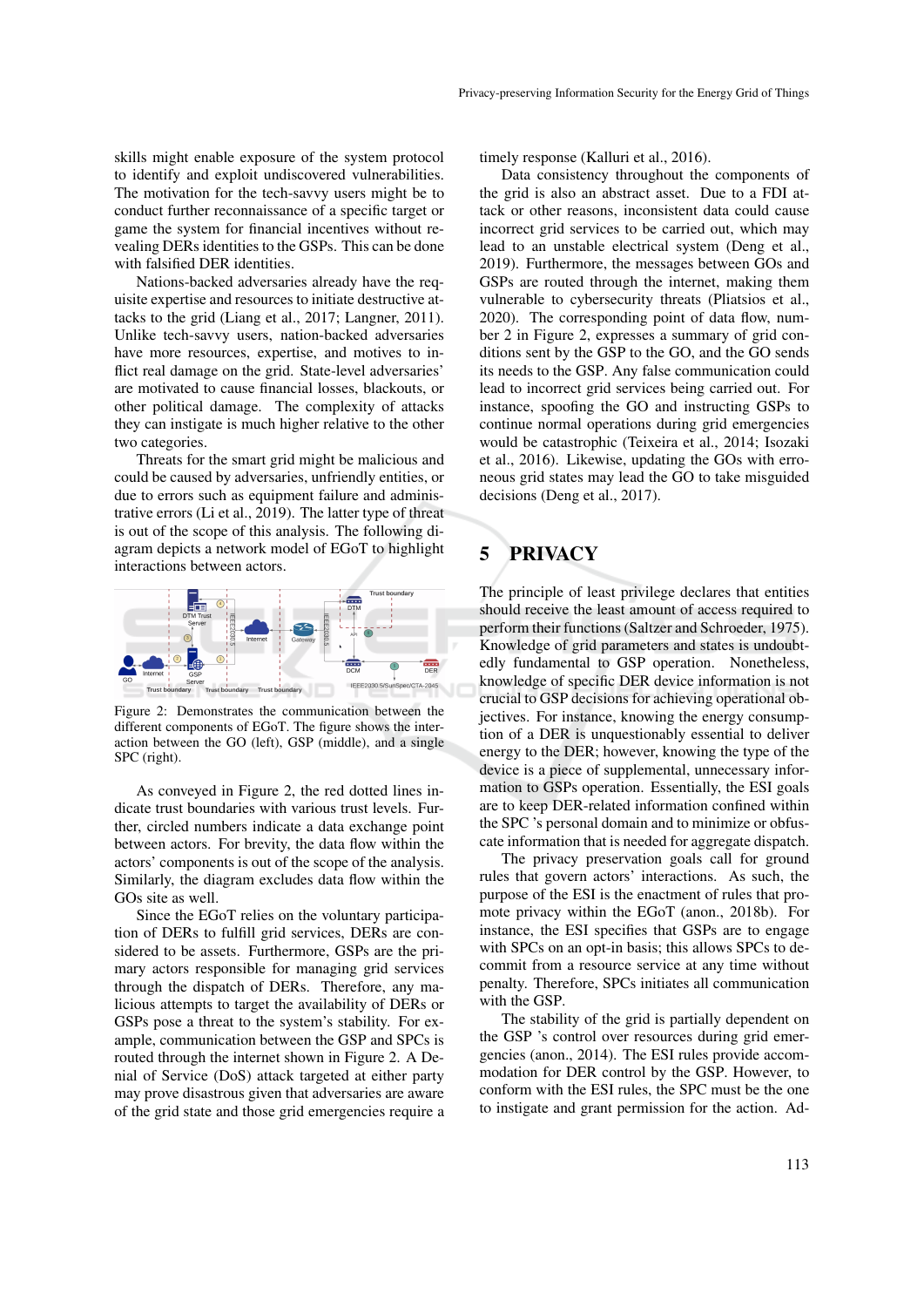ditionally, the control must be temporary and not for a non-deterministic period.

Data aggregation serves as an approach to preserve privacy. A drawback of data aggregation in a real-world setting is the need for enough parties to participate for this measure to be effective and practical. Another helpful technique is the randomization of energy dispatch, which would also help preserve privacy.

Localization of private information is the primary approach used in this research. This preserves privacy by following the logic that information that is not shared is hard to infer. However, this does not always work as utility companies need access to information that is partly sensitive. For example, estimating the energy consumption of households could be beneficial for price estimation. Yet, this should not require consumers to share their daily energy consumption patterns. The previously mentioned example could be expanded to an entire local area as opposed to an individual household. This is done in the EGoT system through data aggregation by the GSP. That is, private data regarding the user is kept local to the SPC as much as possible. When there is a need to share sensitive information, randomization is used before consumers request energy. Moreover, GSPs aggregate the energy needs of an entire area such that utilities are able to operate on the data in a useful manner without infringing upon the customers' privacy.

SCIENCE AND TECHNO

6 SECURING INFORMATION **EXCHANGE** 

Security for the EGoT is divided into two categories: preventative measures and detective measures. The preventive measures include encryption and authentication, as specified in IEEE 2030.5, while the DTM System provides the detective measures. Both categories complement each other to mitigate the threats mentioned in 4. For example, FDI behavior can be observed through unexpected signatures monitored by the DTM system via abnormal MVoT values and inconsistencies of monitored messages. Attacks that rely on flooding traffic are also flagged as abnormal for violating the regular message frequency in MVoT values. The following section expands on the detective measures provided by the DTM System.

IEEE 2030.5 protocol stack includes HTTPS with TLS 1.2. This provides encryption and authentication to secure messages over the internet. Certificate fingerprints, which are derived from hashing the device certificate, are required during deployment and ongoing operations with GSP servers. This reduces the

system's susceptibility to spoofing attacks. Furthermore, Access Control Lists (ACLs) are maintained by the GSP to enforce authorization policies. Device permissions are verified before taking action when a request is received, which helps guard against attempts to escalate privileges.

# 7 TRUST MODELING FOR UNPREDICTABLE ATTACK SCENARIOS

The sole responsibility of the DTM System is to monitor and alert authorities of any abnormal activities. It is an augmented security solution that enhances existing security without any interference. There are many advantages of having a DTM due to its ability to fit into many types of communication networks and its customizability to address trust based on the network location, network type, and the type of information exchange between network nodes. Abdul-Rahman and Halles mentioned how the existing security covers only the privacy, authenticity, and access control methods (Abdul-Rahman and Hailes, 1997). Privacy protects information exchange using techniques such as cryptography. Authentication is achieved using a digital signature to ensure authorized parties send and receive messages. Access control ensures that only the intended party accesses the data. In the IEEE 2030.5 protocol, those listed solutions are addressed and accommodated. However, there is no way to ensure if the sender of a message is a malicious party since there is no existing method to verify if an authentic node sent the message. Hence, security needs a fourth element: "trustworthiness."

There are many features a DTM can have. Fernando et al. presented descriptions of many trust model characteristics and DTM design considerations of how the DTM can be present in digital communication networks such as peer-to-peer, hierarchical, or centralized (Fernando et al., 2021). They also provided descriptions of trust model components such as storage solutions, trust equations, etc.

A primary goal of designing a DTM system for the power grid is to ensure its design is fit for the digital communication network architecture. Another is to ensure abnormalities of messages are captured correctly. Also, trust is calculated, and using historical data or real data to calculate trust is also essential. A dynamic DTM design can also have a trust vector where a set of variables can independently identify a specific abnormality as a sign of attack. For example, a trust vector can use a variable to evaluate the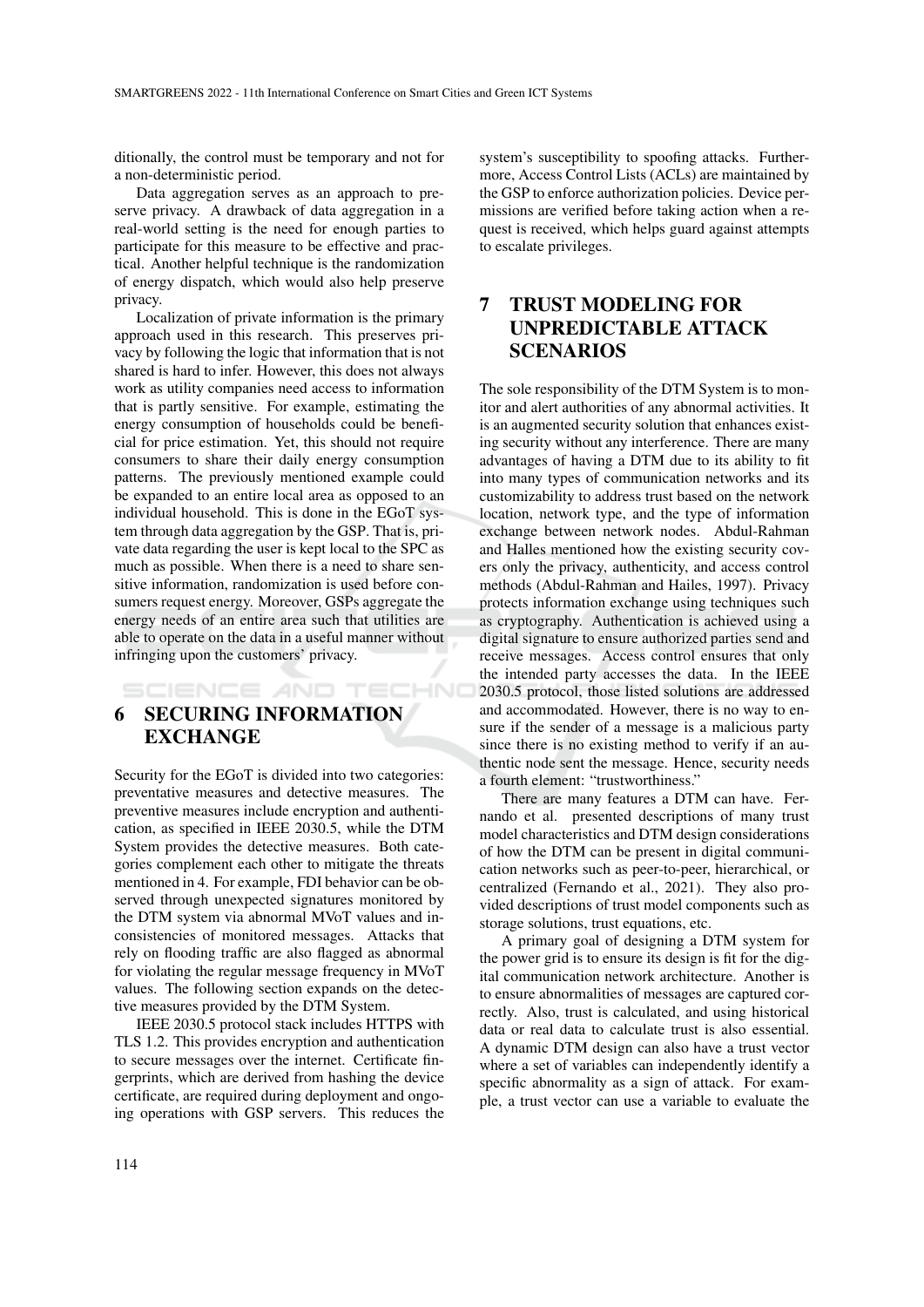changes in the frequency of communication, where communication increase is a sign of a DoS attack.

A vital feature of the DTM System is its ability to monitor digital communication on a network without interference. One part of the DTM System has predetermined knowledge of actor behavior, the type of messages exchanged, and the order they need to be sent/received. With this knowledge, the DTM System can compare the ongoing messages exchanged between actors and their behavior and identify abnormalities. The DTM System is also able to classify messages to be indeterminate. The flexibility of the DTM System ensures it does not make rigid classifications of indeterminate activities yet still flags them for authority figures to evaluate.

One scenario of a DTM system is shown in Figure 3 (Fernando et al., 2021). As illustrated in this Figure, the DTM on the client side receives a raw input message from an actor. The input classifier at the DTM client processes the raw data and classifies the message to be *expected*, *unexpected*, *indeterminate*, *disconnect*, or *none*, along with the message sent time and transit time, and information about the sender of the message.

A message is classified as *expected* if the message is in order and all the required message content is present for a specific transaction. A message is classified as *unexpected* if it is out of order or contains values out of range or message fields containing different data types than expected. An input message is classified as *indeterminate* if the DTM is unable to classify the message precisely. A message is classified as *disconnect* if a DER device does not respond in a timely fashion. An input message is classified as *none* if any of the message contents are incorrect or missing. The classified message is processed in the trust equation evaluation block following classification. The trust equation evaluation block takes in the content generated by the input classifier block and the trust vector, MVoT.

The trust vector can contain variables such as:

- Trust Score
- Distrust Score
- Certainty
- Recent up time

where each variable of the MVoT can detect a specific abnormality, Trust Score quantifies an actor's overall trust, while Distrust Score quantifies the actor's overall distrust. Certainty represents how confident the DTM is of the actor who sent the message. The DTM MVoT can be expanded to add *n* number of variables to detect additional abnormalities.



Figure 3: This figure shows the overall connection of the DTM system. Left of the red dotted lines are components of the DTM-Client at the SPC. Right of the red dotted lines are components of the CDTA at the GSP.

Each variable has a corresponding equation that the trust model uses to calculate a value for that actor for each specific message. The DTM client updates the new MVoT variables to the CDTA. The responsibility of the CDTA is to compare against those set of thresholds for each alert message and send out alerts to the right authoritative figures/actors if the count exceeds the threshold value.

# 8 CONCLUSION

Plans to automate the electrical power grid give way for adversaries to conduct malicious activities. Communication between smart grid components is susceptible to cyber-attacks. In addition, communication patterns could describe customers' behavior, violating their privacy. A privacy-preserving scheme for the smart grid was presented in this position paper. We conducted a threat analysis to assess the security standing of the design—finally, we discussed how privacy is preserved through trust-augmented security measures under the proposed strategy.

### **REFERENCES**

- Abdul-Rahman, A. and Hailes, S. (1997). A distributed trust model. In *Proc. of Workshop on New Security Paradigms*, pages 48–60, Langsdale, Cumbira, UK.
- Adham, M., Obi, M., and Bass., R. (2022). A field test of direct load control of water heaters and its implications for consumers. In *IEEE PES GM*. submitted for publication.
- anon. (2014). Essential Reliability Services Task Force: A Concept Paper on Essential Reliability Services that Characterizes Bulk Power System Reliability. Tech-